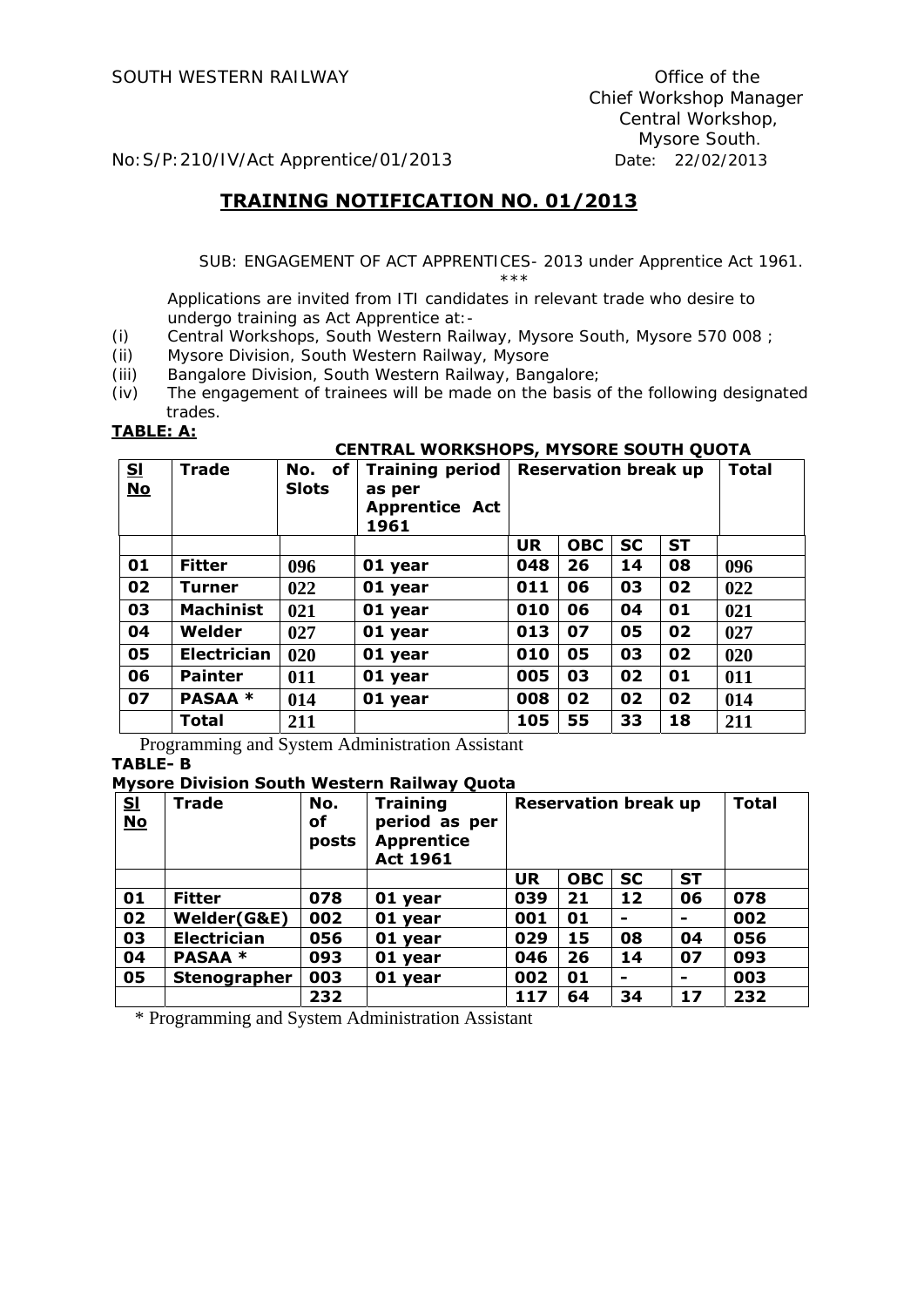| IABLE-C.                                              |  |  |  |
|-------------------------------------------------------|--|--|--|
| <b>Bangalore Division South Western Railway Quota</b> |  |  |  |

**TABLE- C.** 

| <br>S <sub>1</sub><br>$No$ | <b>Trade</b>                                | No.<br>оf<br><b>Slots</b> | - - - - -<br><b>Training</b><br>period as per<br><b>Apprentice</b><br><b>Act 1961</b> | <b>Reservation break up</b> |            | <b>Total</b> |           |    |
|----------------------------|---------------------------------------------|---------------------------|---------------------------------------------------------------------------------------|-----------------------------|------------|--------------|-----------|----|
|                            |                                             |                           |                                                                                       | <b>UR</b>                   | <b>OBC</b> | <b>SC</b>    | <b>ST</b> |    |
| 01                         | <b>Fitter</b> (Diesel<br>Loco Shed)         | 09                        | 01 year                                                                               | 05                          | 02         | 01           | 01        | 09 |
| 02                         | <b>Electrician</b><br>(Diesel Loco<br>Shed) | 04                        | 01 year                                                                               | 02                          | 01         | 01           |           | 04 |
| 03                         | <b>Electrician</b><br>(Electrical<br>Dept)  | 11                        | 01 year                                                                               | 05                          | 03         | 02           | 01        | 11 |
| 04                         | Fitter(C&W<br>depot)                        | 13                        | 01 year                                                                               | 06                          | 04         | 02           | 01        | 13 |
|                            | <b>Total</b>                                | 37                        |                                                                                       | 18                          | 10         | 06           | 03        | 37 |

**Note**: Out of 480 slots, 3 % slots are reserved for Physically Handicapped candidates & wards of Ex-Servicemen Quota. The eligibility conditions for PH & Ex-Serviceman Quota candidates are indicated at Para (1) on page-2.

#### **1. Eligibility for Physically Handicapped:**

a) 3 % of total No. of Apprentices to be trained is reserved for PH Quota. Physical Handicapped persons under the following physical standards as per the provisions of Schedule – II of Apprenticeship manual and Railway Board's letter No. E(MPP)2003/6/14 dated 09/12/2003.

#### b) **Standards of fitness for the Physically challenged candidates**:

Only Loco motor or Cerebral palsy (OH) who suffers from not less than 40% of relevant disability and Hearing Handicapped having 60 decibels or more in the better ear in the conversational range of frequency are eligible to apply.

#### c) **(i) For Loco motor or Cerebral palsy (OH)** :

- 1) Fitter :- Lower limb partially damaged from one side can join.
- 2) Turner : Lower limb partially damaged from one side can join.
- 3) Machinist: Only small finger damaged can join.
- 4) Welder :- A person without leg and without three finger of one hand can be accommodated.
- 5) Electrician: Partially lower limb can be accommodated.
- 6) Painter :- One upper and Lower limb partially damaged.
- 7) PASAA :- Both lower limbs damaged.

(ii) **Low Vision**:- "Person with low vision" means a person with impairment of visual functioning even after treatment or standard refractive correction but who uses or is potentially capable of using vision for the planning or execution of a task with appropriate assistive device.

d) A physically handicapped person who wants to avail the benefit of reservation would have to submit a disability certificate issued by a competent authority (i.e. Medical Board constituted by the Central or State Government).

(Authority RBE No. 213/03 dated 09/12/2003 issued under CPO/SWR Serial Circular No. 230/2003 dated 31.12.2003/22.01.2004).

#### **e) Eligibility for wards of Ex-Servicemen**

- f) i) Children of deceased/disabled Ex-Servicemen including those killed/disabled during peace time.
	- ii) Children of Ex-Servicemen.
	- iii) Children of serving jawans.
	- iv) Children of serving officers.
	- v) Ex-Servicemen.

Authority: RBE No.101/2006-( Rly.Bd letter No. E(MPP)2002/6/10) dt 31-07-2006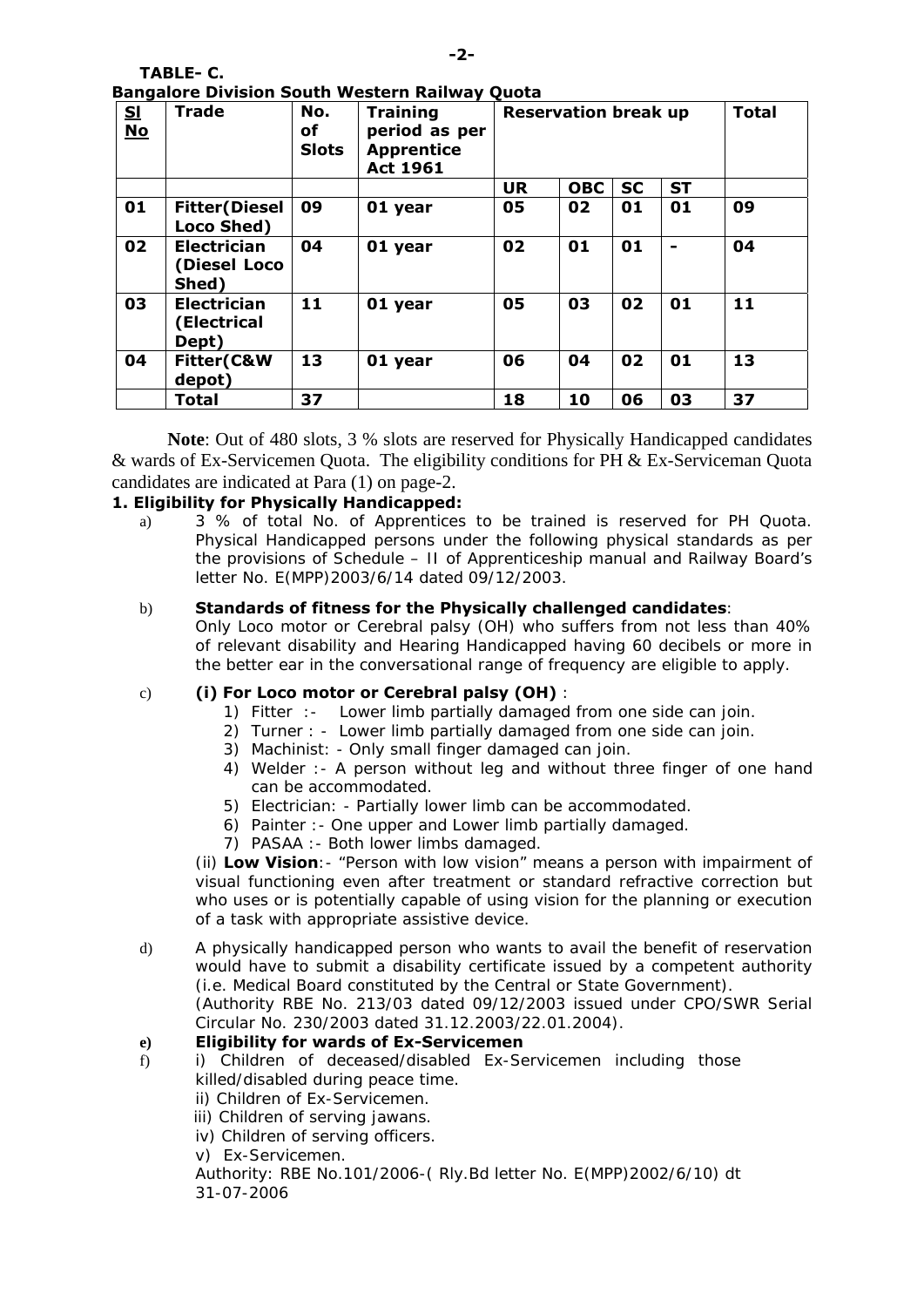#### **. Age Limit:**

- a) Candidate should have completed 15 years of age and should not to have completed 24 years of age as on 22/02/2013.
- OC : Candidates should borne between 22/02/1989 and 21/02/1998
- SC/ST : Candidates should borne between 22/02/1984 and 21/02/1998 OBC : Candidates should borne between 22/02/1986 and 21/02/1998 There will be an Upper age relaxation of 05 years for SC/ST & 03 Years for OBC candidates.

#### 3. **Educational Qualification:**

#### " **Matriculation(class 10) pass on 10+2 system or its equivalent with ITI approved by NCVT/SCVT in the relevant trade**".

#### 4. **Training period & rate of stipend:**

| $\vec{O}$ Ü $\times$ ¿Ö Ö Ö $\vec{O}$ †¾Ö $\times$ ¬Ö / Training Period | 3/4ÖéxŸÖ úÖ ¤ü,ü / Rate of |
|-------------------------------------------------------------------------|----------------------------|
|                                                                         | Stipend                    |
| a) All other Trades                                                     | Rs.1970/- per month        |
| b) For Welder & PASAA Trade                                             | Rs.1700/- per month        |

#### **5. MODE OF APPLICATION:**

- a. The applications in the prescribed Proforma should be filled in the relevant columns with ball point pen in foolscap paper. The application should be accompanied with two self addressed covers – size 11" x 5" (SC/ST and PH candidates are exempted from enclosing self addressed cover).
- b. Two recent passport size photographs should accompany the application form duly signed across by the candidate and attested by the Gazetted Officer. One Photograph should be affixed on the application in the space provided and another on the Call letter.
- c. All Certificates i.e. Birth Certificate, Educational/ Technical qualification, Caste Certificate etc. should be signed and attested by the Gazetted Officer of Central or State Government with their Office Seal ,Otherwise application will be rejected.

#### **06. Where to Submit the APPLICATIONS**:

The applications filled in all respects can either be dropped in the Box kept in the Personnel Branch, Office of the Chief Workshop Manager, South Western Railway, Mysore South in all the working days i.e. from Monday to Saturday between 10-00 to 17-00 hrs (Saturday upto 13-00 hrs) or send by Ordinary Post to the address mentioned below duly super scribing on the Cover as "Application for engagement as Act Apprentices (Ex. ITI).

> **The Chief Workshop Manager Central Workshops South Western Railway, Manandawadi road Mysore-570 008.**

#### **07. LAST DATE OF APPLICATION:**

 The last date for submission of application is 04/04/2013 up to 17-00 hrs. Applications received after the due date are liable to be rejected.

#### **8. MODE OF ENGAGEMENT:**

a) The Engagement of Act Apprentices will be done in favour of the candidates who have passed Matriculation or 10<sup>th</sup> Class under  $10+2$  system or its equivalent with ITI passed certificate in the relevant trade. The applications received with other than the prescribed educational qualifications will not be entertained.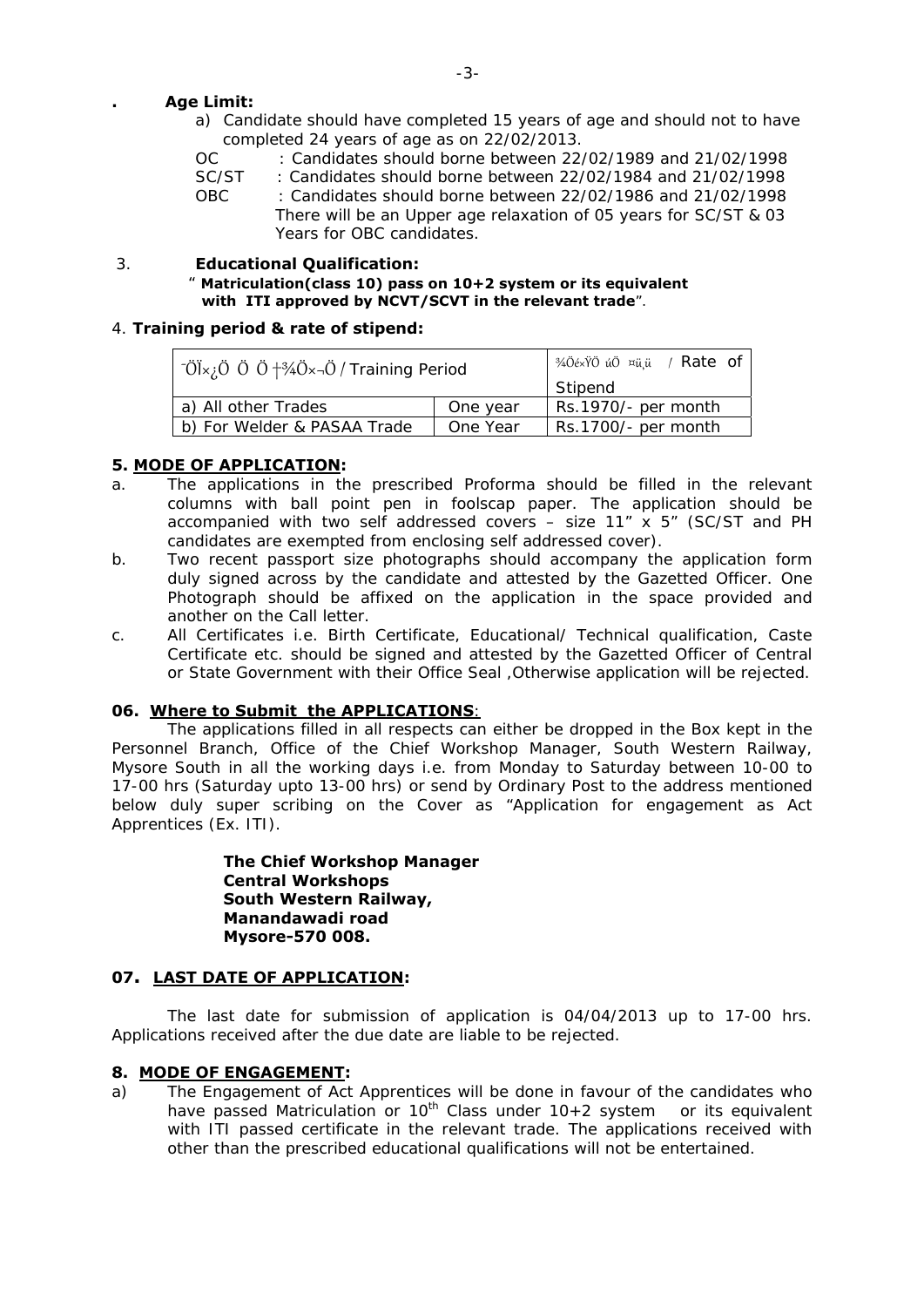- b) The final eligibility list will be prepared based on the percentage of marks obtained by the candidate in Matric or  $10^{th}$  standard in  $10+2$  examination system.
- c) The candidates who are found eligible will be sent for medical examination. If the candidates found unfit in the prescribed medical examination he/she will not be engaged for training or given any compensation.

#### **09: CONDITIONS:**

- i. The candidates whose SSLC/ITI results are awaited need not apply.
- ii. The Candidates attending this office for verification will not be given any TA/DA.
- iii. No Hostel facility will be provided and the selected candidates should make their own arrangements for stay during their training.
- iv. There is no job assurance in Railways to an Apprentice who completes the Apprenticeship successfully.
- v. The candidates shall have to execute a contract of Apprenticeship under the Apprentices Act 1961 under the prescribed contract format.
- vi. **The candidates will have to be registered with a local Employment Exchange falling in the state of Karnataka and adjoining districts of States served by the S.W.Railway i.e. Tamilnadu, Andhra Pradesh, Maharastra and Goa. (with upto date renewal)Otherwise application will be rejected.**

(Authority;CPO/UBL;Letter no.SWR/P563/Apprentice/vol-6 of 25/09/2012).

- vii. For the wards of Railway Employees such Registration however will not be required. But service certificate/Declaration form of the employee should be attached.
- Viii No permission will be granted for submission of application after the last date and for verification of documents due to sick and etc. The candidate possessing  $SCVT + ITI$  Qualification are required to undergo Apprenticeship training for 02 years (01+01). (Authority;RDH/STAT/POL.MATT/02/2004/770 Of 03/08/2012).
- IX. In case the candidate is medically unfitted/temporary observation, they will not be re-directed for medical due to delay in medical examination, since the engagements is only for the purpose of training for a period of one year and not for appointment.

NOTE:

- a) The decision of the Administration is final and binding in the selection of candidates for training. If the declaration submitted by the candidate is found to be false at a later date the candidature will be cancelled without any notice at any level.
- b) A check list is enclosed along with the application for self verification. It is the responsibility of the applicant to confirm themselves that they have fulfilled all the conditions stipulated in the notification before submitting the application.
- c) No correspondence will be entertained by the candidate nor by any Association in relation to the application nor any reply will be given by the Administration in this regard. Applications received after due date will not be entertained. Chief Workshop Manager, Central Workshop, Manandawadi Road, Mysore South is not responsible for any delay in Postal transit & wrong delivery of applications etc.

 (B.NAGARAJA) Workshop Personnel Officer Mysore South.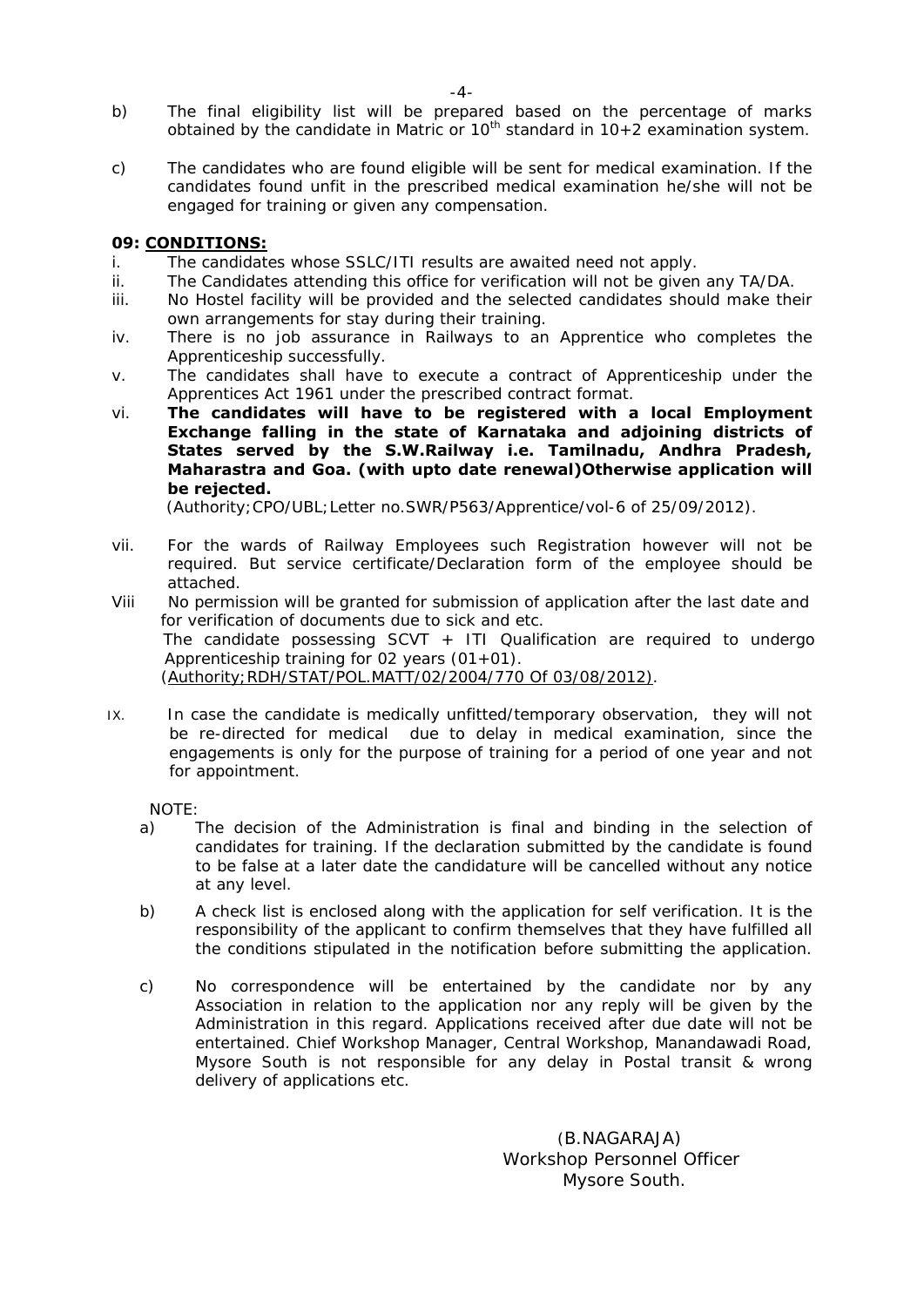एक्ट प्रशि ाु (भूतपूर्व आई टी आई ) ` पद ` लिये आवेदन -पत्र `न्द्रीय ार ााना , दा िा पश्चिम रेलवे , मैसर दा िा

# **APPLICATION FOR THE POST OF ACT APPRENTICES (Ex. ITI)**

**CENTRAL WORKSHOP, SOUTH WESTERN RAILWAY, MYSORE SOUTH.** 

संदर्भ /Ref: Training Notification No. 01/2013 issued under letter No.S/P.210/IV/Act Appr/2013 dt 22/02/2013

éú¯ÖμÖÖ ÃÖÖ´Ö−Öê êú ²ÖÖŒÃÖ ´Öê Ó ÃÖÆüß úÖ ×−Ö¿ÖÖ−Ö »Ö ÖÖμÖë /Please Tick in the appropriate Box :

| ट्रंड | फिट्टर | टनर    | मशान विद  | वल्डर  | ाबजला       | पटर     | पा<br>एस<br>Π | स्टना |
|-------|--------|--------|-----------|--------|-------------|---------|---------------|-------|
| Trade | Fitter | Turner | Machinist | Welder | Electrician | Painter | ਸ਼<br>π       | Steno |
|       |        |        |           |        |             |         | <b>PASAA</b>  |       |

| संव      | UR | DC.<br>UBC | $\Omega$<br>$\mathsf{v}$ | $\cap$ T<br>ິ | PH<br><b>TTT</b> | Ex-        |
|----------|----|------------|--------------------------|---------------|------------------|------------|
| Category |    |            |                          |               |                  | Servicemen |
|          |    |            |                          |               |                  |            |

The Chief Workshop Manager Central Workshops South Western Railway Manandawadi Road Mysore South-570 008.

Please paste recent passport size photo duly attested by the gazetted officer.

| $\overline{01}$ | पूरा नाम /Name in full                               |  |
|-----------------|------------------------------------------------------|--|
| $\overline{02}$ | पिता । नाम / Father s Name                           |  |
| $\overline{03}$ | राष्ट्रीयता / Nationality                            |  |
| $\overline{04}$ | धर्म / Religion                                      |  |
| $\overline{05}$ | जन्मतिथि - अंोमें, शब्दों में                        |  |
|                 | Date of birth a) in figures                          |  |
|                 | b) in words                                          |  |
| 06              | वर्तमान पता /Present address                         |  |
| 07              | स्थायी पता / Permanent address                       |  |
| 08              | जाति / Caste whether belonging<br>to<br>SC/ST/OBC/OC |  |
| 09              | Employment Exchange Registration No.                 |  |
|                 | & Date (up to date renewal)                          |  |

#### TO BE FILLED IN BLOCK LETTERS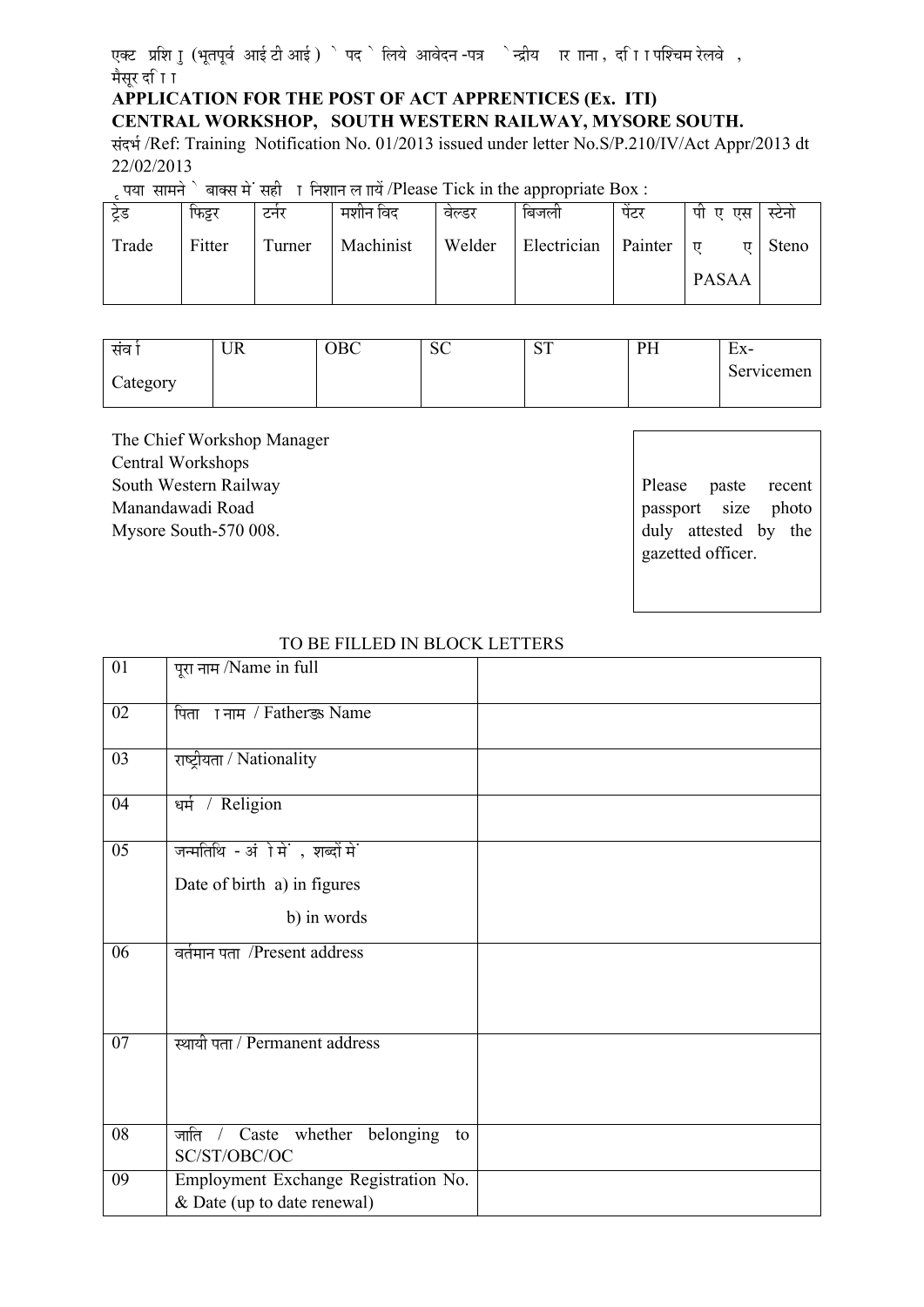| 10              |                                                                                                                                                                                                                                                                                                                                                                                               | Name of the District |                                        |                |                       |                          |                               |  |
|-----------------|-----------------------------------------------------------------------------------------------------------------------------------------------------------------------------------------------------------------------------------------------------------------------------------------------------------------------------------------------------------------------------------------------|----------------------|----------------------------------------|----------------|-----------------------|--------------------------|-------------------------------|--|
| 11              | Relationship of the Employee in case of<br>wards)                                                                                                                                                                                                                                                                                                                                             |                      |                                        |                |                       |                          |                               |  |
| $\overline{12}$ |                                                                                                                                                                                                                                                                                                                                                                                               |                      | Station at which employed.             |                |                       |                          |                               |  |
| 13              |                                                                                                                                                                                                                                                                                                                                                                                               |                      | Educational & Technical qualification: |                |                       |                          |                               |  |
|                 | Qualification                                                                                                                                                                                                                                                                                                                                                                                 |                      | Name of the Board                      | Year<br>passed | Total<br><b>Marks</b> | <b>Marks</b><br>obtained | Percentage of<br><b>Marks</b> |  |
| $10^{th}$ Std   |                                                                                                                                                                                                                                                                                                                                                                                               |                      |                                        |                |                       |                          |                               |  |
| ITI             |                                                                                                                                                                                                                                                                                                                                                                                               |                      |                                        |                |                       |                          |                               |  |
| 14              |                                                                                                                                                                                                                                                                                                                                                                                               |                      | Two personal marks of identification   |                | i)                    |                          |                               |  |
|                 |                                                                                                                                                                                                                                                                                                                                                                                               |                      |                                        |                | ii)                   |                          |                               |  |
| $\overline{15}$ | उदघोष $\Pi$ / Declaration<br>a) I hereby declare that all the particulars furnished and the statements made in the<br>application are true, complete and correct to the best of my knowledge and belief and also I<br>understand that in the event of any information being found false or incorrect, my<br>candidature /appointment is liable to be cancelled/terminated without any notice. |                      |                                        |                |                       |                          |                               |  |
|                 | b)I also understand that the training in the Railways under Act Apprentice-1961 will be<br>given only in the allotted trade and on the completion of the training there is no job<br>assurance to me in the Railways. Hence, there is no any claim for an appointment.                                                                                                                        |                      |                                        |                |                       |                          |                               |  |
| LTI             | of applicant<br>Signature of the applicant                                                                                                                                                                                                                                                                                                                                                    |                      |                                        |                |                       |                          |                               |  |

स्थान/Place: दिनां /Date: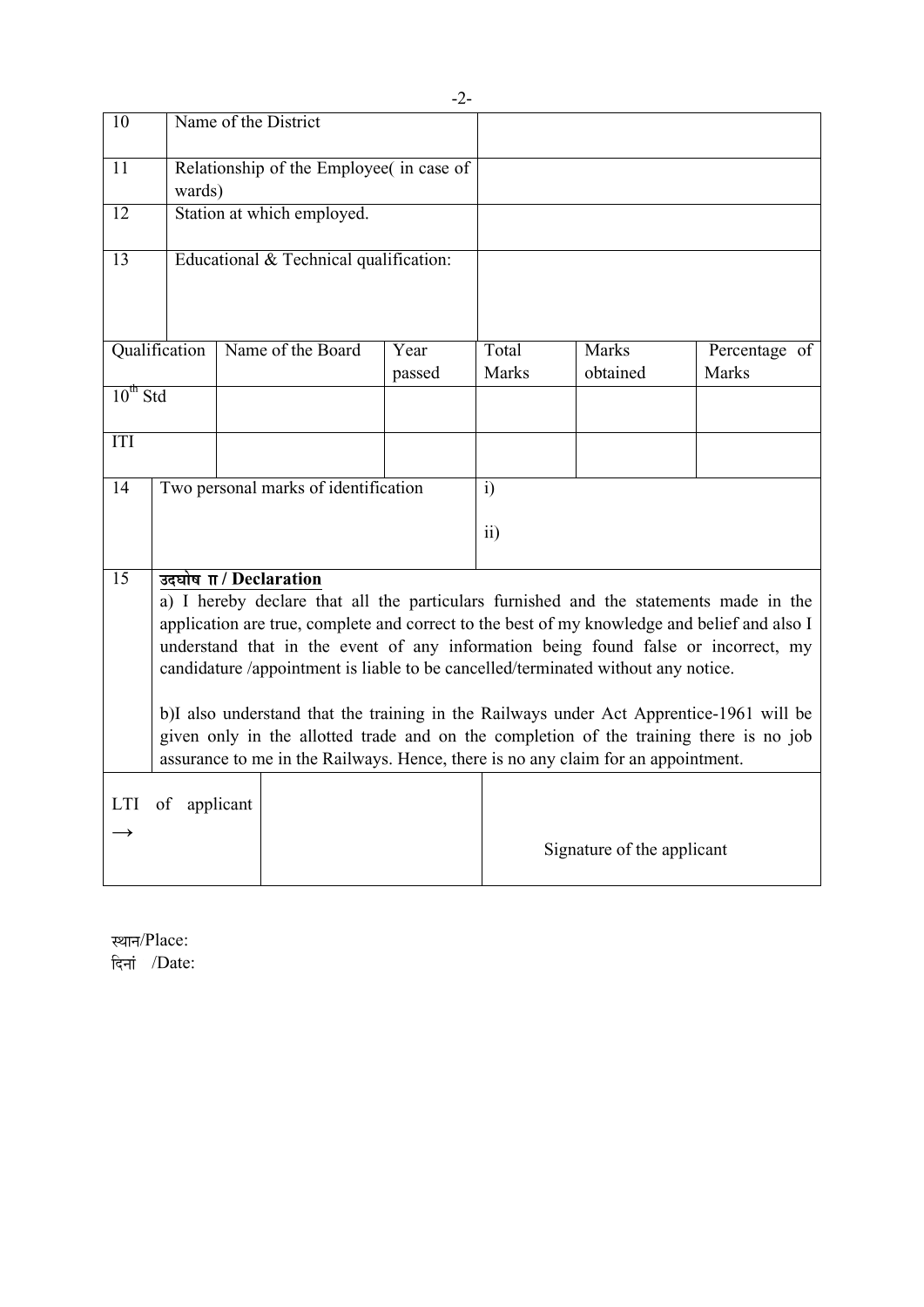# बाक्स में हां / नहीं ो निशान ल  $\overrightarrow{\text{na}}$

| $\mathbf{1}$   | Mark list of 10 <sup>th</sup> Standard (Attested)                                | Yes | No             |
|----------------|----------------------------------------------------------------------------------|-----|----------------|
| 2              | Proof of Date of Birth (Attested)                                                | Yes | No             |
| $\overline{3}$ | Mark list of ITI (Attested)                                                      | Yes | No             |
| $\overline{4}$ | National Trade Certificate issued by NCVT (Attested)                             | Yes | N <sub>o</sub> |
| $\overline{5}$ | Both the photos duly attested by the Gazetted Officer                            | Yes | No             |
| 6              | Caste Certificate (Attested)                                                     | Yes | No             |
| $\overline{7}$ | Candidates signature on the application                                          | Yes | No             |
| $\overline{8}$ | PH Certificate enclosed (for PH persons) (Attested)                              | Yes | No             |
| 9              | LTI of the candidate                                                             | Yes | No             |
| 10             | Two personal marks of identification                                             | Yes | N <sub>o</sub> |
| 11             | Self addressed envelope size 11 $\overline{a}$ x 5 $\overline{a}$ affixed Rs.5/- | Yes | No             |
|                | Stamp (Relaxation for SC/ST candidates)                                          |     |                |
| 12             | Call letter is enclosed                                                          | Yes | No             |
| 13             | Xerox copy of Employment Exchange Registration card                              | Yes | No             |
|                | with currency.                                                                   |     |                |

# **Mark Tick ( √ ) on the Check list box (Yes/No)**

Signature of Applicant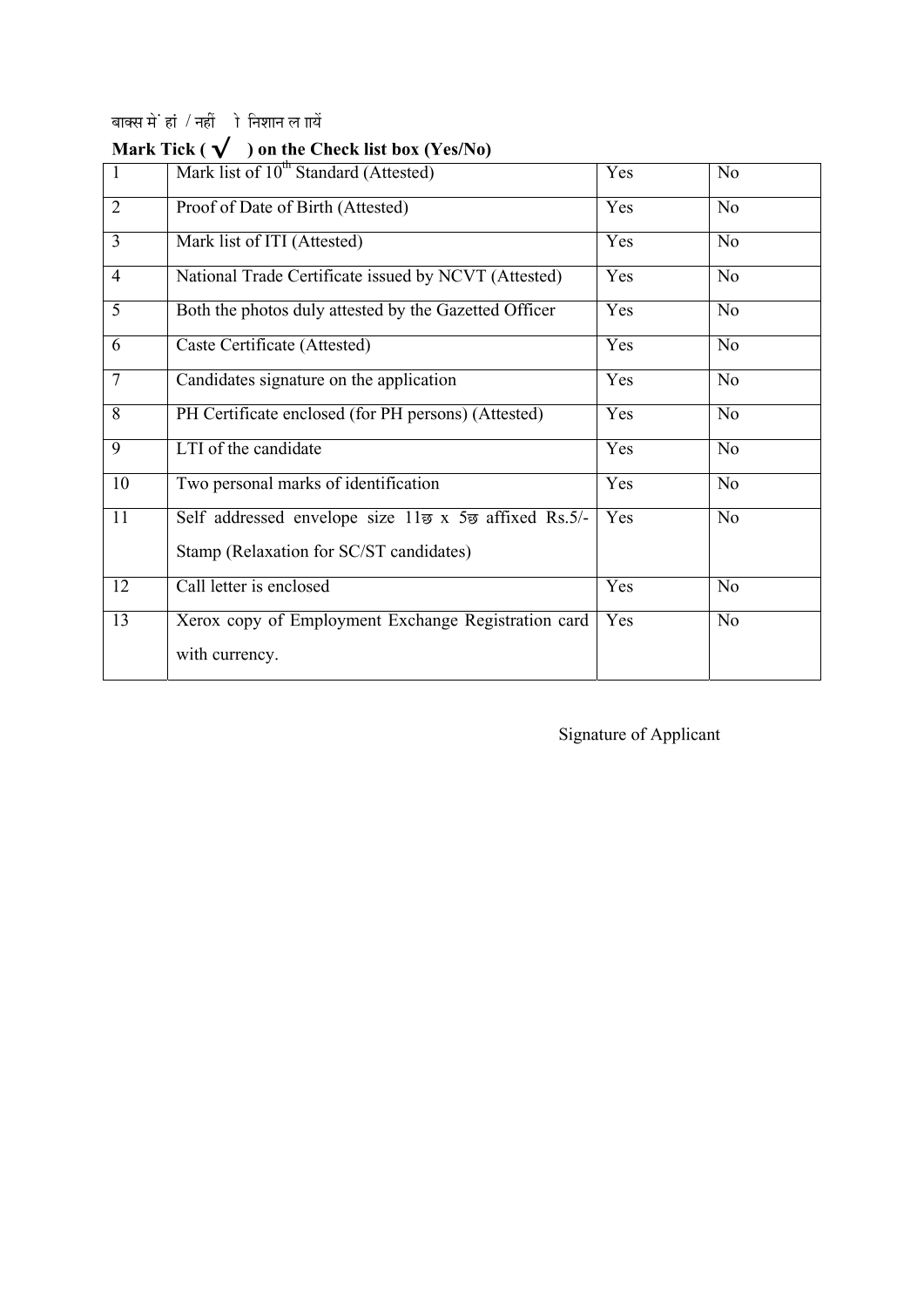### DECLARATION FORM TO BE FILLED BY THE WARDS OF THE RAILWAY EMPLOYEES AND ATTACHED TO THE APPLICATION FORM

| a) Name of the Railway Employee      |  |  |
|--------------------------------------|--|--|
| (i) Designation and T.No. if any     |  |  |
| (ii)Department                       |  |  |
| (iii) Station at which employed      |  |  |
| $(iv)$ Pay                           |  |  |
| (v) Pay band                         |  |  |
| (vi) Date of Appointment             |  |  |
| (vii) Date of termination of service |  |  |
| (viii) Nature of Relationship        |  |  |

#### Signature of Applicant

Note Copy of Service Certificate of the Retired/Deceased Railway Employees to be attached.

### CERTIFICATE TO BE SUBMITTED FROM A GAZETTED OFFICER

I certify that I have known Sri .......................... Son of Sri......................... An applicant for the post of Trade Apprentice in South Western Railway and that to the best of my knowledge and belief the above particulars furnished by him are correct.

Office Seal Signature: Designation: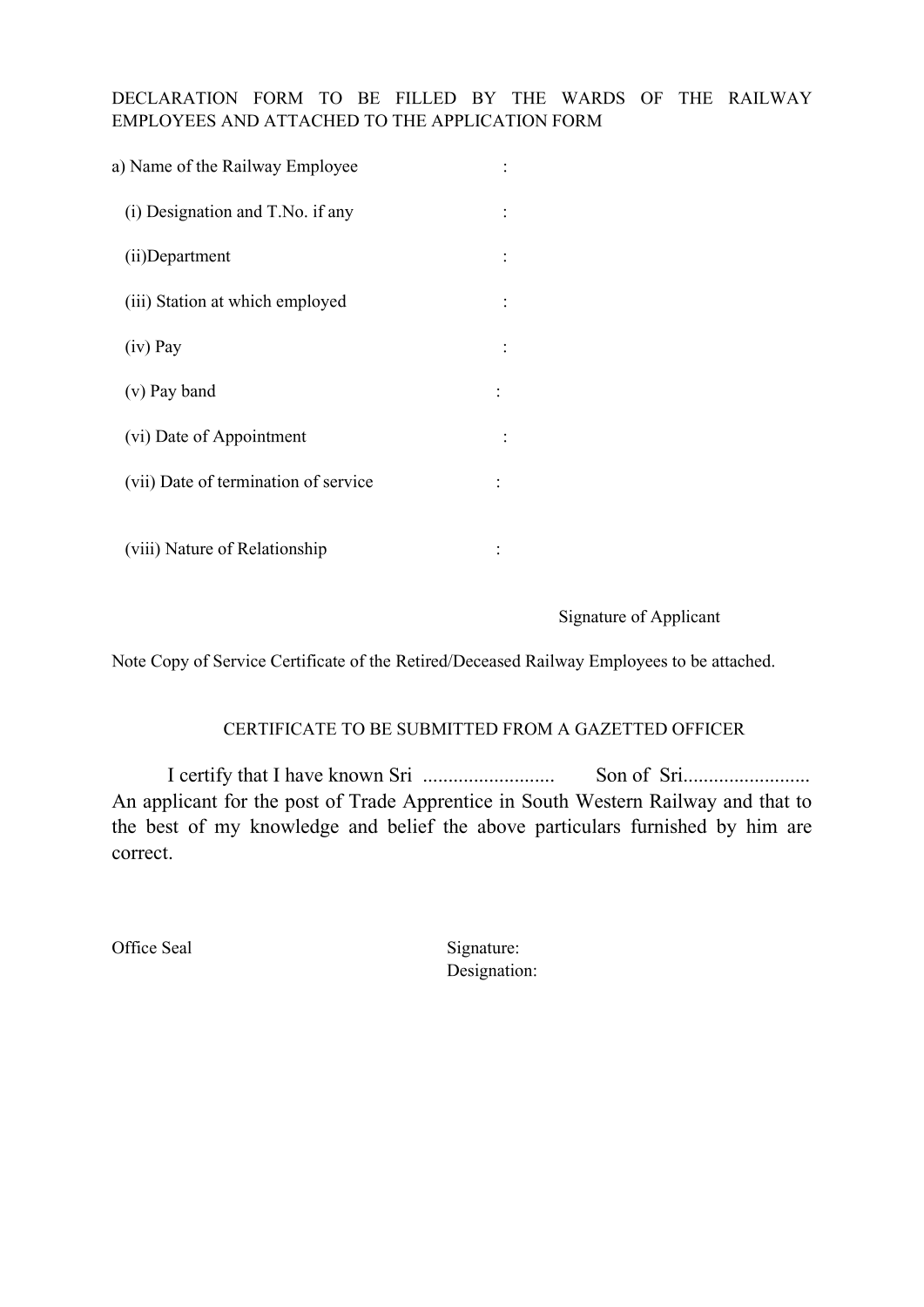## ेन्द्रीय ार ााना , मैसुर दा ािमें एक्ट प्रशि ा प्रशि ा ा  $2013$  े चयन े लिये बुलावा -पत्र CALL LETTER FOR THE SELECTION OF ACT APPRENTICE TRAINING 2013 IN CENTRAL WORKSHOPS, MYSORE SOUTH. Specimen signature of the candidate

1)

Paste here passport size photograph duly attested & signed by the Gazetted Officer.

2)

#### (To be filled by the candidate in block letters)

|   | Name of the candidate          |  |
|---|--------------------------------|--|
| 2 | Name of the father             |  |
| 3 | Address for the correspondence |  |

# $\frac{1}{2}$  aल । चिलिय उपयो ा $\frac{1}{2}$  लिये  **(FOR OFFICIAL USE ONLY)**

Registration No. Trade: Category

---------------------------------------------------------------------------------------------------

You are hereby called for verification of original documents as per the date, time and venue given below. TA/DA will not be given for attending this office for verification of certificates. If you fail to attend on the mentioned date, no further opportunity/date will be given. פü−ÖÖÓ ú / Date:

समय / Time:

 Workshop Personnel Officer Central Workshops, S.W. Railway, Mysore South

स्थान /VENUE: Basic Training Center, Central Workshops Mysore South-570 008.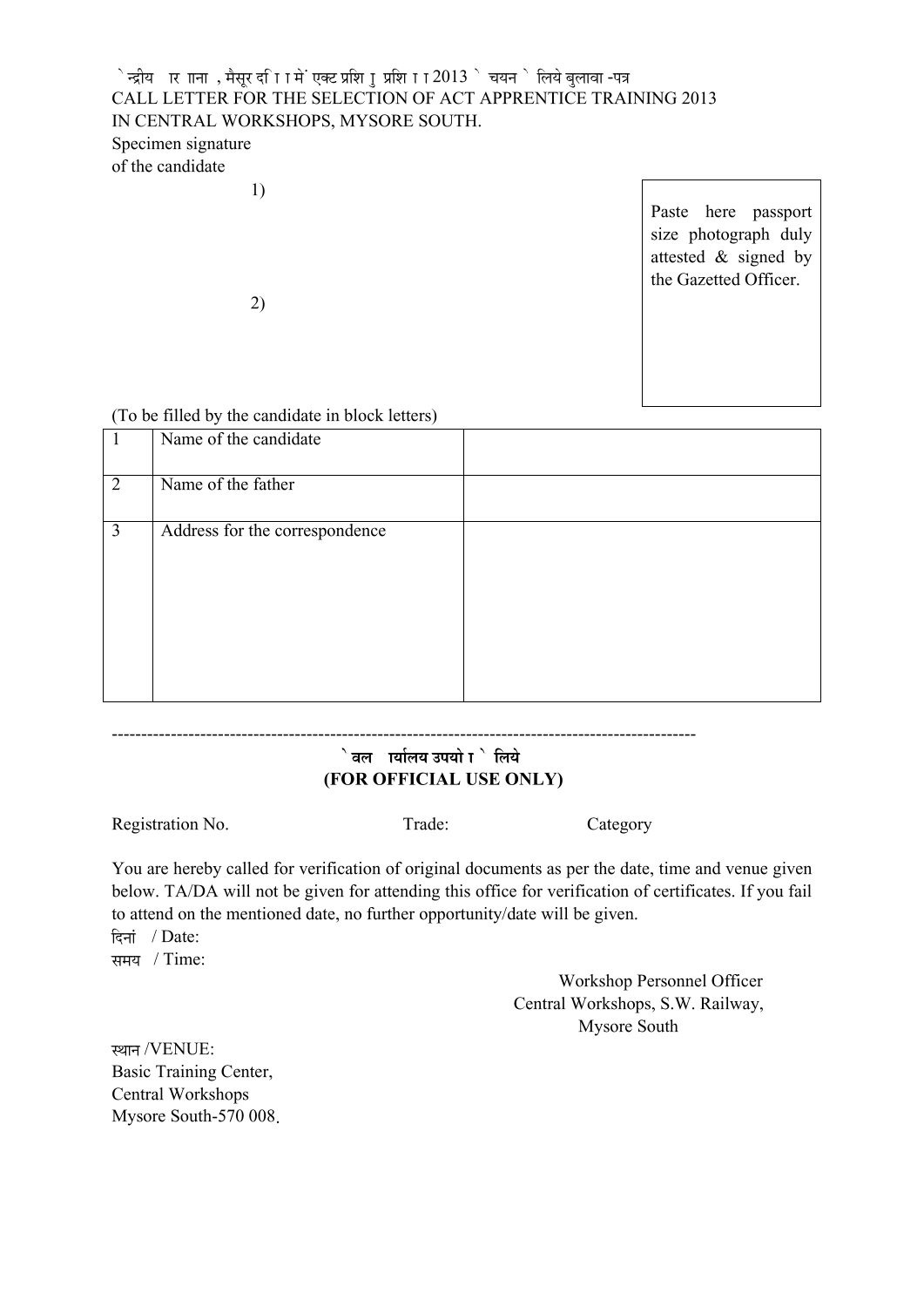# **CASTE CERTIFICATE**

Form of Certificate to be produced by a candidate belonging to Scheduled Caste/Scheduled Tribe

| This is to Certify that Shri/Smt*/Kum*                                                                                                            |             |
|---------------------------------------------------------------------------------------------------------------------------------------------------|-------------|
|                                                                                                                                                   |             |
| /town*                                                                                                                                            | in.<br>of   |
|                                                                                                                                                   | belongs to  |
| the                                                                                                                                               |             |
| ____Caste Tribe which is recognised as a Scheduled Caste/Scheduled                                                                                |             |
| Tribe under                                                                                                                                       |             |
| The Constitution Scheduled Caste, Order, 1950<br>$\bullet$                                                                                        |             |
| The Constitution (Scheduled Tribe) Order, 1960<br>$\bullet$                                                                                       |             |
| The Constitution (Scheduled Tribes ) Union Territories) order 1951( As<br>$\bullet$<br>amended by the Scheduled Castes and Scheduled Tribes lists |             |
| The Constitution (Scheduled Castes Union Territories , Order 1951 (As amended<br>$\bullet$                                                        |             |
| by the Scheduled Castes and Scheduled Tribes lists (modification ) Order                                                                          |             |
| 1956, the Bombay Re organisation Act, 1960, The Punjab Re-organisation Act                                                                        |             |
| 1966, The State of Himachal Pradesh Act, 1970, The North Eastern Areas (Re                                                                        |             |
| Organisation) Act 1971 and The Scheduled Caste and Scheduled Tribes Order                                                                         |             |
| (Amendment) Act 1976                                                                                                                              |             |
| The Constitution (Dadra and nagar Haveli) Scheduled Tribe (OR)<br>$\bullet$                                                                       |             |
| The Constitution (Badra and Nagar Haveli) Scheduled Caste<br>$\bullet$                                                                            |             |
| The Constitution (Pondicherry) Scheduled Caste order 1964<br>$\bullet$                                                                            |             |
| The Constitution (Scheduled Tribe) (Utter Pradesh) order 1967<br>$\bullet$                                                                        |             |
| The Constitution (Goa, Deman & Diu) Scheduled Caste Order 1968<br>$\bullet$                                                                       |             |
| The Constitution (Goa, Deman and Diu) Scheduled Tribe Order 1968<br>$\bullet$                                                                     |             |
| The Constitution (Nagaland ) Scheduled Tribes Order 1976<br>$\bullet$                                                                             |             |
| The Constitution (Sikkam) Scheduled Castes order 1978<br>$\bullet$                                                                                |             |
| The Constitution (Sikkam) Schedule Tribes order 1978.<br>$\bullet$                                                                                |             |
| Applicable in the Caste of Schedule Castes , Scheduled Tribes Persons who<br>$\bullet$                                                            |             |
| have migrated From One station / Union Territory Administration                                                                                   |             |
| The Constitution (Skikkam) Schedule Castes order 1978                                                                                             |             |
| This certificate is issued on the basis of the Scheduled Caste/Schedule Tribe                                                                     |             |
|                                                                                                                                                   | of          |
| Sri/Smt/Kum ______________________<br>Of Village /town______________                                                                              | in District |
| of the State/Hnion Territory<br>Nivision                                                                                                          |             |

Division \_\_\_\_\_\_\_\_\_\_\_\_\_\_\_\_\_\_\_\_\_\_\_\_\_\_\_\_\_\_\_\_\_\_\_ of the State/Union Territory \* \_\_\_\_\_\_\_\_\_\_\_\_\_\_\_\_\_\_\_\_\_\_ who belongs to the \_\_\_\_\_\_\_\_\_\_\_\_\_\_\_\_\_Caste/Tribe which is recognised as a Scheduled Caste/Tribe<sup>\*</sup> in the State /Union Territory \*\_\_\_\_\_\_\_\_\_\_\_\_\_\_\_\_\_\_\_\_\_\_\_\_issued by the \_\_\_\_\_\_\_\_\_\_\_\_\_\_\_\_\_\_\_\_(Name of prescribed authority) vide their No **and all the set of the set of the set of the set of the set of the set of the set of the set of the set of the set of the set of the set of the set of the set of the set of the set of t** 

Sri/Smt/Kum\*

And/or this /her\* family ordinarily reside(s) in Village /Town\_\_\_\_\_\_\_\_\_\_\_\_\_\_\_\_\_\_\_od District/Division of the State /Union Territory of\_\_\_\_\_\_\_\_\_\_\_\_\_\_\_\_\_\_\_\_\_\_\_\_\_\_\_\_\_\_

\_\_\_\_\_\_\_\_\_\_\_\_\_\_\_\_\_\_\_\_\_\_\_\_\_\_\_\_\_\_\_\_\_\_\_\_\_\_\_\_\_\_\_\_\_\_\_\_\_\_\_\_\_\_\_\_\_\_\_

Place :

Date: **SIGNATURE Designation (with Seal of Office) (State/Union Territory)**

- Please delete the words which are not applicable.
- Please quote specific Presidential order
- Delete the Paragraph which is not applicable.

NOTE :The terms ordinarily reside(s) used here will have the same meaning as in a section 20 of the Representation of the Peoples Act 1950